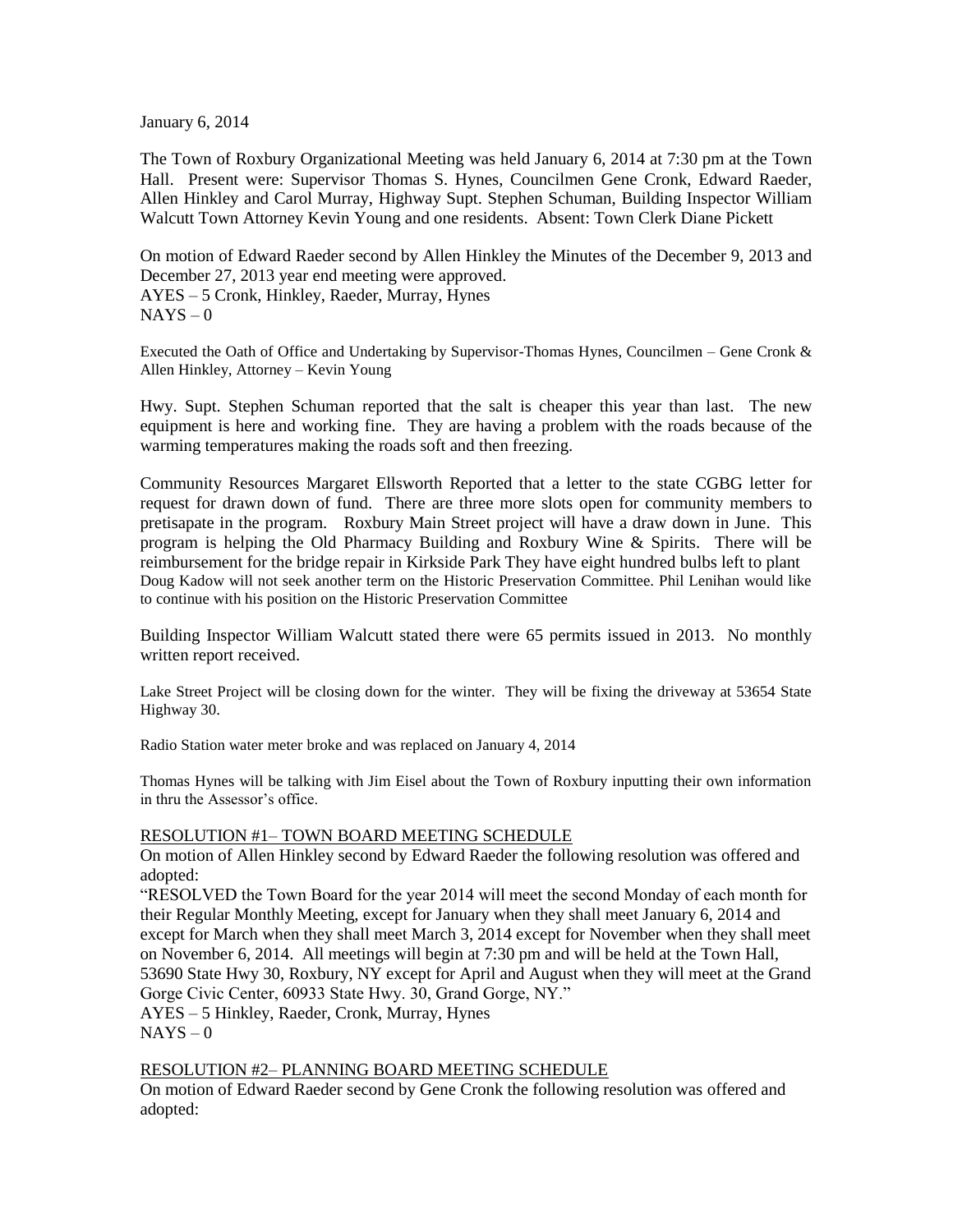"RESOLVED the Planning Board for the year 2014 will meet the third Wednesdays of each month for their Regular Monthly Meeting. All meetings shall begin at 7:30 pm and will be held at the Town Hall, 53690 State Hwy. 30, Roxbury, NY."

AYES – 5 Raeder, Cronk, Hinkley, Murray, Hynes  $NAYS - 0$ 

## RESOLUTION #3– HISTORIC COMMISSION MEETING SCHEDULE

On motion of Allen Hinkley second by Edward Raeder the following resolution was offered and adopted:

"RESOLVED the Historic Preservation Commission for the year 2014 will hold meetings the third Mondays of the month at 7:00 pm at the Town Hall for their Regular Monthly Meeting." AYES – 5 Hinkley, Raeder, Cronk, Murray, Hynes  $NAYS - 0$ 

## RESOLUTION #4 – APPOINTMENTS AND COMMITTEES

On motion of Gene Cronk second by Edward Raeder the following resolution was offered and approved:

RESOLVED the Town Board approves the following appointments and committees for the year 2014:

| <b>POSITION</b>                  | <b>NAME</b>                                       | <b>TERM</b>         |
|----------------------------------|---------------------------------------------------|---------------------|
| <b>Budget Officer</b>            | Carolynn J. Faraci                                | $1/1/14 - 12/31/14$ |
| <b>Assessor Clerk</b>            | Stephanie Seminara                                | $1/1/14 - 12/31/14$ |
| <b>Justice Clerk</b>             | Sandra Rockwell                                   | $1/1/14 - 12/31/14$ |
| <b>Town Historian</b>            | Anthony Liberatore                                | $1/1/14 - 12/31/14$ |
| Constable                        | Stephen Williamson                                | $1/1/14 - 12/31/14$ |
| Dog Control Officer              | Verna Dietrich                                    | $1/1/14 - 12/31/14$ |
| Attorney for the Town            | Kevin Young                                       | $1/1/14 - 12/31/14$ |
| Water Clerk $-3$ water districts | Diane Pickett                                     | $1/1/14 - 12/31/14$ |
| <b>Health Officer</b>            | Daniel Sullivan                                   | $1/1/14 - 12/31/14$ |
| <b>School Crossing Guard</b>     | Sara Cronk                                        | $1/1/14 - 12/31/14$ |
| <b>CRC</b> Representative        | Joseph Farleigh                                   | $1/1/14 - 12/31/14$ |
| <b>COMMITTEES</b>                |                                                   | $1/1/14 - 12/31/14$ |
| Highway                          | Edward Raeder & Gene Cronk                        | $1/1/14 - 12/31/14$ |
| Water                            | Carol Murray & Gene Cronk                         | $1/1/14 - 12/31/14$ |
| Personnel                        | Carol Murray & Allen Hinkley                      | $1/1/14 - 12/31/14$ |
| Building & Grounds               | Gene Cronk & Allen Hinkley<br>$1/1/14 - 12/31/14$ |                     |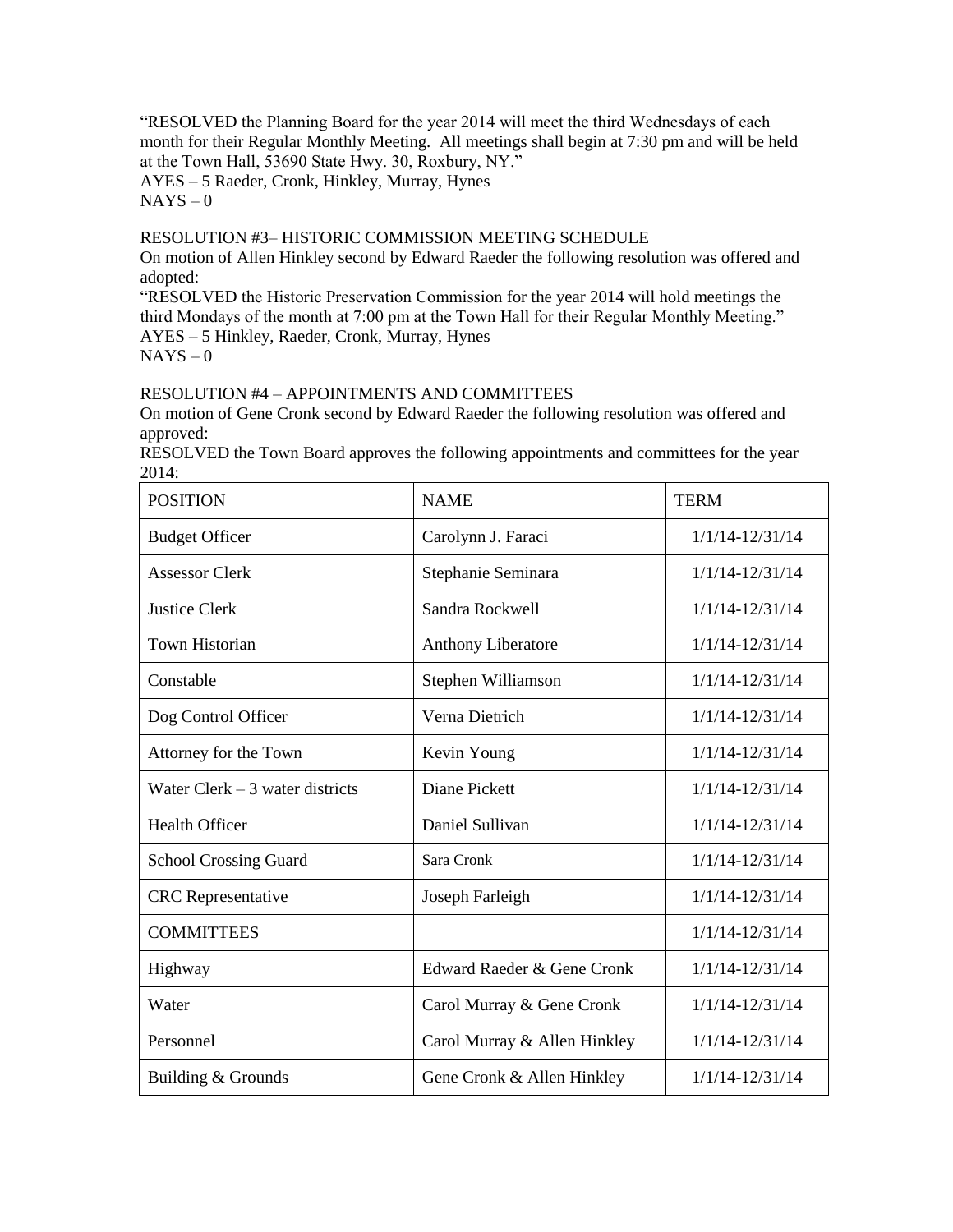| Civic Center  | Edward Raeder & Thomas Hynes  | 1/1/14-12/31/14 |
|---------------|-------------------------------|-----------------|
| Kirkside Park | Allen Hinkley & Edward Raeder | 1/1/14-12/31/14 |

AYES – 5 Cronk, Raeder, Hinkley, Murray, Hynes  $NAYS - 0$ 

### RESOLUTION #5– PROCUREMENT POLICY

On motion of Allen Hinkley second by Edward Raeder the following resolution was reviewed and adopted for 2014

AYE- 5 Hinkley, Raeder, Cronk Murray, Hynes

### RESOLUTION #6– INVESTMENT POLICY

On motion of Allen Hinkley second by Edward Raeder the Town Board adopted an Investment Policy for Town funds for the year 2014.

AYES – 5 Hinkley, Raeder, Cronk, Murray, Hynes  $NAYS - 0$ 

### RESOLUTION #7 OFFICIAL UNDERTAKING

On motion of Gene Cronk second by Edward Raeder the following resolution was offered and approved:

"RESOLVED the Town Board approves the Official Undertaking of elected and appointed positions as to its form and manner of execution and the sufficiency of the insurance, as surety as prepared for the Town of Roxbury for 2014"

AYES – 5 Cronk, Raeder, Hinkley, Murray, Hynes  $NAYS - 0$ 

On motion of Gene Cronk second by Edward Raeder the Town Board approved the Town Supervisor's appointment of Carolynn J. Faraci as Supervisor Bookkeeper for the term 1/1/14- 12/31/14.

AYES – 5 Cronk, Raeder, Hinkley, Murray, Hynes  $NAYS - 0$ 

On motion of Allen Hinkley second by Gene Cronk the Town Board approved the Town Supervisor's appointment of Edward Raeder as Deputy Supervisor for the term 1/1/14-12/31/14. AYES – 5 Hinkley, Cronk, Raeder, Murray, Hynes  $NAYS - 0$ 

On motion of Gene Cronk second by Edward Raeder the Town Board approved the Town Clerk's appointment of Carolynn J. Faraci as Deputy Town Clerk #1 for the term 1/1/14-12/31/14. AYES – 5 Cronk, Raeder, Hinkley, Murray, Hynes  $NAYS - 0$ 

On motion of Gene Cronk second by Edward Raeder the Town Board approved the Highway Supt.'s appointment of William Sprague as Deputy Hwy. Supt. for the term 1/1/14-12/31/14. AYES – 5 Cronk, Raeder, Hinkley, Murray, Hynes  $NAYS - 0$ 

On motion of Gene Cronk second by Allen Hinkley the Town Board designates the Town Supervisor and Deputy Supervisor as official check signers for the year 2014. AYES – 5 Cronk, Hinkley, Raeder, Murray, Hynes  $NAYS - 0$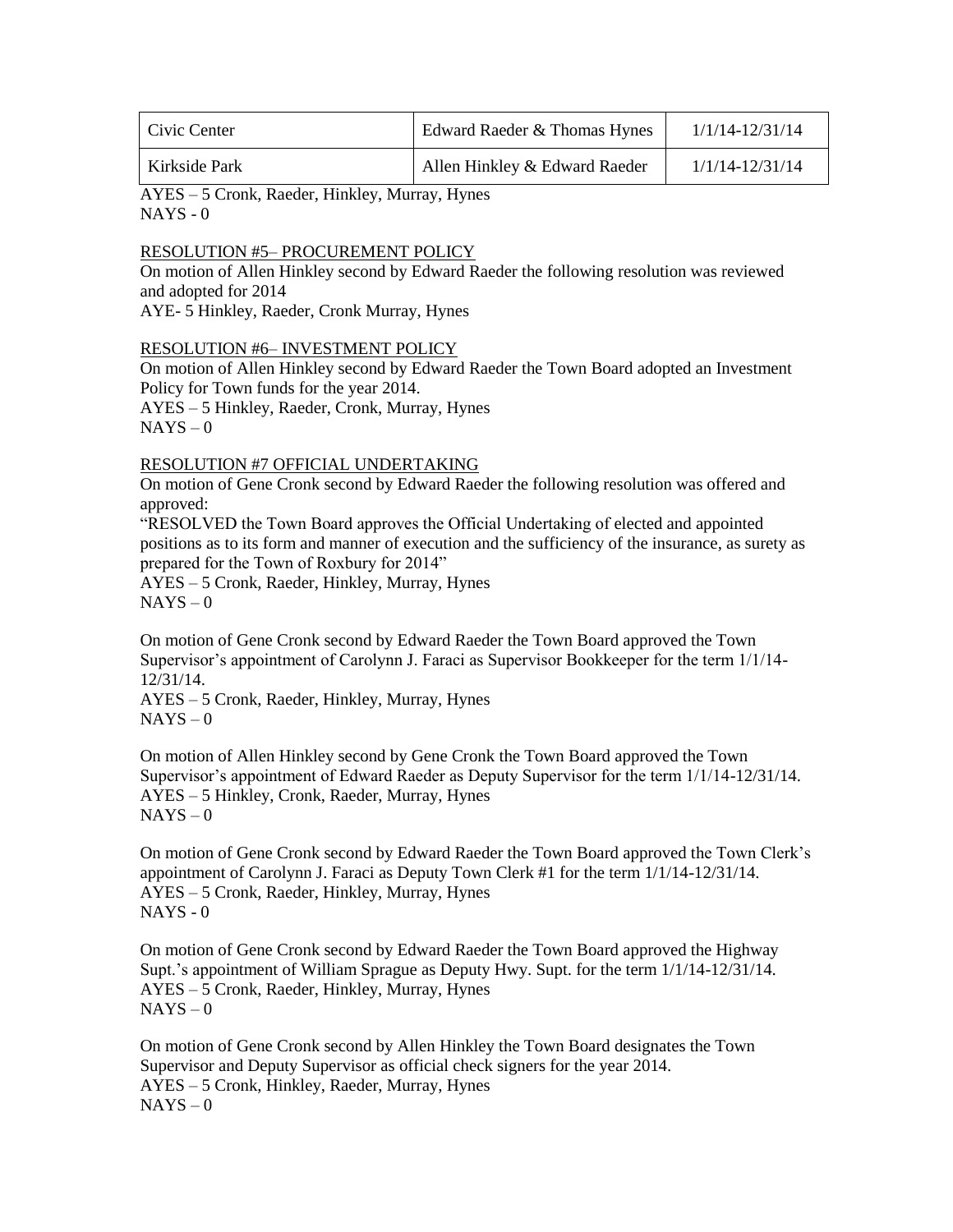## RESOLUTION #8 SEXUAL HARASSMENT POLICY

On motion of Allen Hinkley second by Edward Raeder the following resolution was offered and adopted:

WHEREAS, the Town Board has reviewed the Sexual Harassment Policy;

NOW, THEREFORE BE IT RESOLVED the Town Board approves the continued use of the Sexual Harassment Policy on file until such time as the Town Board amends said policy." AYES – 5 Hinkley, Raeder, Cronk, Murray, Hynes  $NAYS - 0$ 

## RESOLUTION #9– PRIVACY NOTIFICATION POLICY

On motion of Allen Hinkley second by Edward Raeder the following resolution was offered and adopted:

"WHEREAS, on December 9, 2013 the Town Clerk distributed to the Town Board a copy of the current Privacy Notification Policy on file at the Town Clerk's Office, adopted March 13, 2006,; and

WHEREAS, the Town Board has reviewed the Privacy Notification Policy;

NOW, THEREFORE BE IT RESOLVED, the Town Board approves the use of the current Privacy Notification Policy on file for the year 2014."

AYES – 5 Hinkley, Raeder, Cronk, Murray, Hynes

 $NAYS - 0$ 

### RESOLUTION #10– WORKPLACE VIOLENCE PREVENTION POLICY

On motion of Allen Hinkley second by Edward Raeder the following resolution was offered and adopted:

"WHEREAS, on December 9, 2013 the Town Clerk distributed to the Town Board a copy of the current Workplace Violence Prevention Policy on file at the Town Clerk's Office, adopted October 12, 2009; and

WHEREAS, the Town Board has reviewed the Workplace Violence Prevention Policy; NOW, THEREFORE, BE IT RESOLVED the Town Board approves the use of the Workplace Violence Prevention Policy for the year 2014; and

BE IT FURTHER RESOLVED, The Town Board directs the Town Clerk to distribute the Policy to all employees and approves signed confirmation from all employees that they have received and reviewed said policy to be in lieu of conducting formal annual training on said Policy." AYES – 5 Hinkley, Raeder, Cronk, Murray, Hynes

 $NAYS - 0$ 

## RESOLUTION #11– CODE OF ETHICS

On motion of Allen Hinkley second by Edward Raeder the following resolution was offered and adopted:

"WHEREAS, on December 9, 2013 the Town Clerk distributed to the Town Board a copy of the current Code of Ethics on file at the Town Clerk's Office, adopted on October 13, 2003; and WHEREAS, the Town Board has reviewed the Code of Ethics;

NOW, THEREFORE, BE IT RESOLVED the Town Board approves the use of the current Code of Ethics for the year 2014."

AYES – 5 Hinkley, Raeder, Cronk, Murray, Hynes  $NAYS - 0$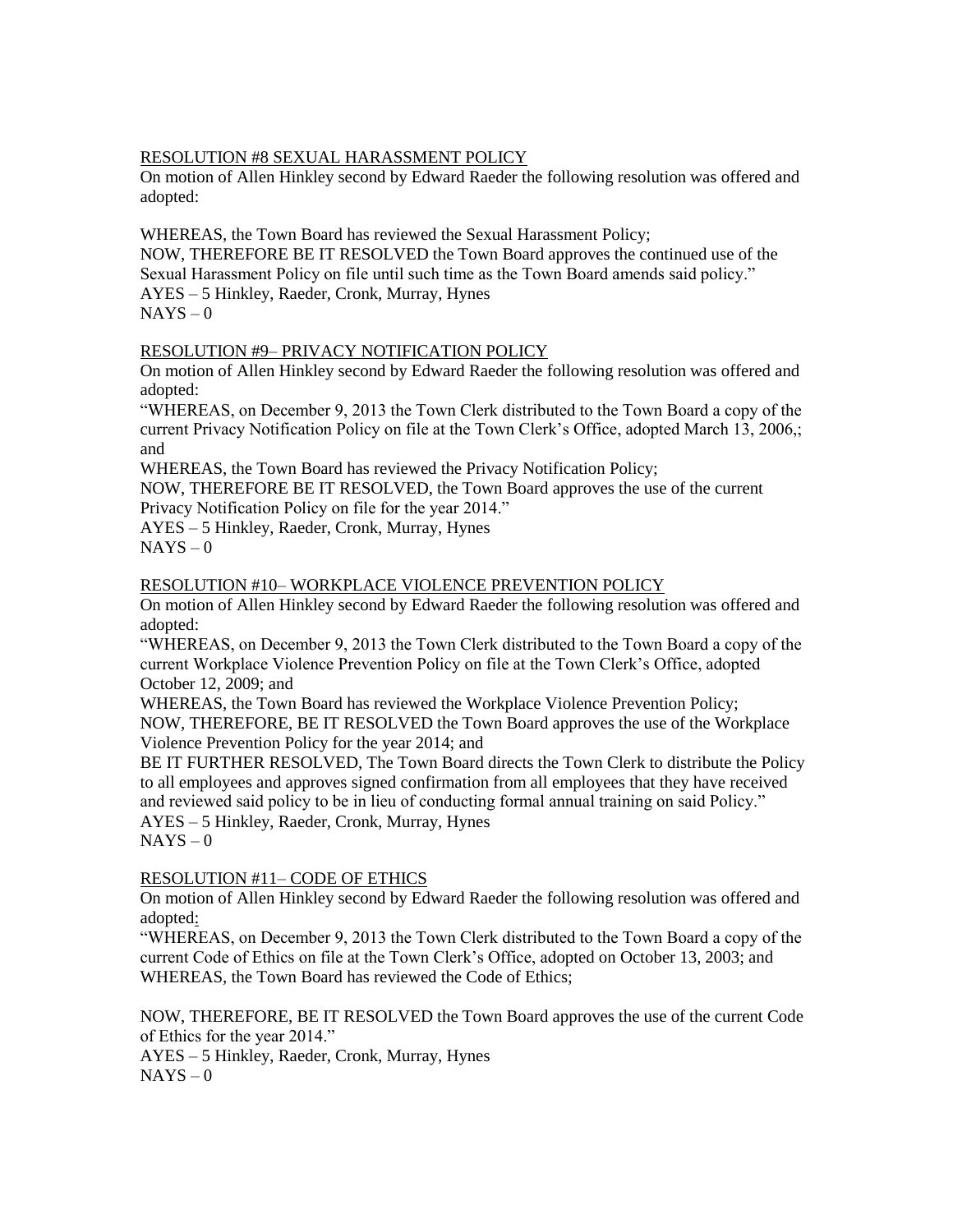#### RESOLUTION #12 THE ADOPTION OF THE REVISED TOWN OF ROXBURY EMPLOYEE HANDBOOK

On motion of Allen Hinkley second by Carol Murray the following resolution was offered and adopted: "WHEREAS, on December 9, 2013 the Town Clerk Distributed to the Town Board a copy of the Draft revised Employee Handbook and

"WHEREAS, the Town Board additionally amends Section 806 Health Insurance in the draft to read the same as Article XIII Health insurance in the Roxbury Highway Worker's Association Contract,

"WHEREAS, the Town of Roxbury adopted the revised with amendments "Town of Roxbury Employee Handbook" on January 6, 2014; and

"WHEREAS, the Town Board determined that it is in the best interest of the Town to request that the Town's Attorney review the Employee Handbook that was previously adopted in 2004 and to advise of any revisions necessary to assure that the Town of Roxbury's employee policies are up to date and in compliance with all relevant laws; and

"WHEREAS, the Town's Attorney has prepared a revised Employee Handbook that the Town Board has reviewed and believes represents a relevant updated version

"WHEREAS, the Town Board finds that adoption of the revised Employee Handbook is in the best interests of the Town.

THEREFORE, NOW BE IT RESOLVED THAT:

That the Town Board hereby adopts the revised with amendments Town of Roxbury Employee Handbook for the year of 2014 and

That each of the Town's employees will be provided with a copy of the revised Employee Handbook and will be required to execute the Acknowledgment Form that will be filed with the Town Clerk. AYES – 5 Hinkley, Murray, Cronk, Raeder, Hynes NAYS -0

The Town Board requested that the Town Attorney Kevin Young to review the Police Policy

On motion of Edward Raeder second by Carol Murray the Town Board approved Atlantic-Inland of Cortland as Fire Inspector for Town business for the year 2014. AYES – 5 Raeder, Murray, Cronk, Hinkley, Hynes  $NAYS - 0$ 

On motion of Gene Cronk second by Allen Hinkley the Town Board approved Catskill Mountian News official newspaper for Town business for the year 2014. AYES – 5 Cronk, Hinkley, Murray, Raeder, Hynes  $NAYS - 0$ 

On motion of Carol Murray second by Edward Raeder the Town Board approved NBT Bank N.A. and National Bank of Delaware County for Town business for the year 2014. AYES -5 Murray, Raeder, Cronk Hinkley, Hynes  $NAYS - 0$ 

On motion of Allen Hinkley second by Edward Raeder the Town Board approved Mostert, Manzanero & Scott, LLP as Town CPA's for Tow Business for the year 2014. AYES – 5 Hinkley, Raeder, Cronk, Murray, Hynes  $NAYS - 0$ 

On motion of Edward Raeder second by Allen Hinkley the Town Board approved a mileage rate of \$.56 mile for employees using their own vehicle for Town business for the year 2014. AYES – 5 Raeder, Murray, Cronk, Hinkley, Hynes  $NAYS - 0$ 

On motion of Gene Cronk second by Carol Murray the Town Board approved the payment of \$150 each to the Ralph S. Ives and Earl B. Dudley American Legion Posts for parades for the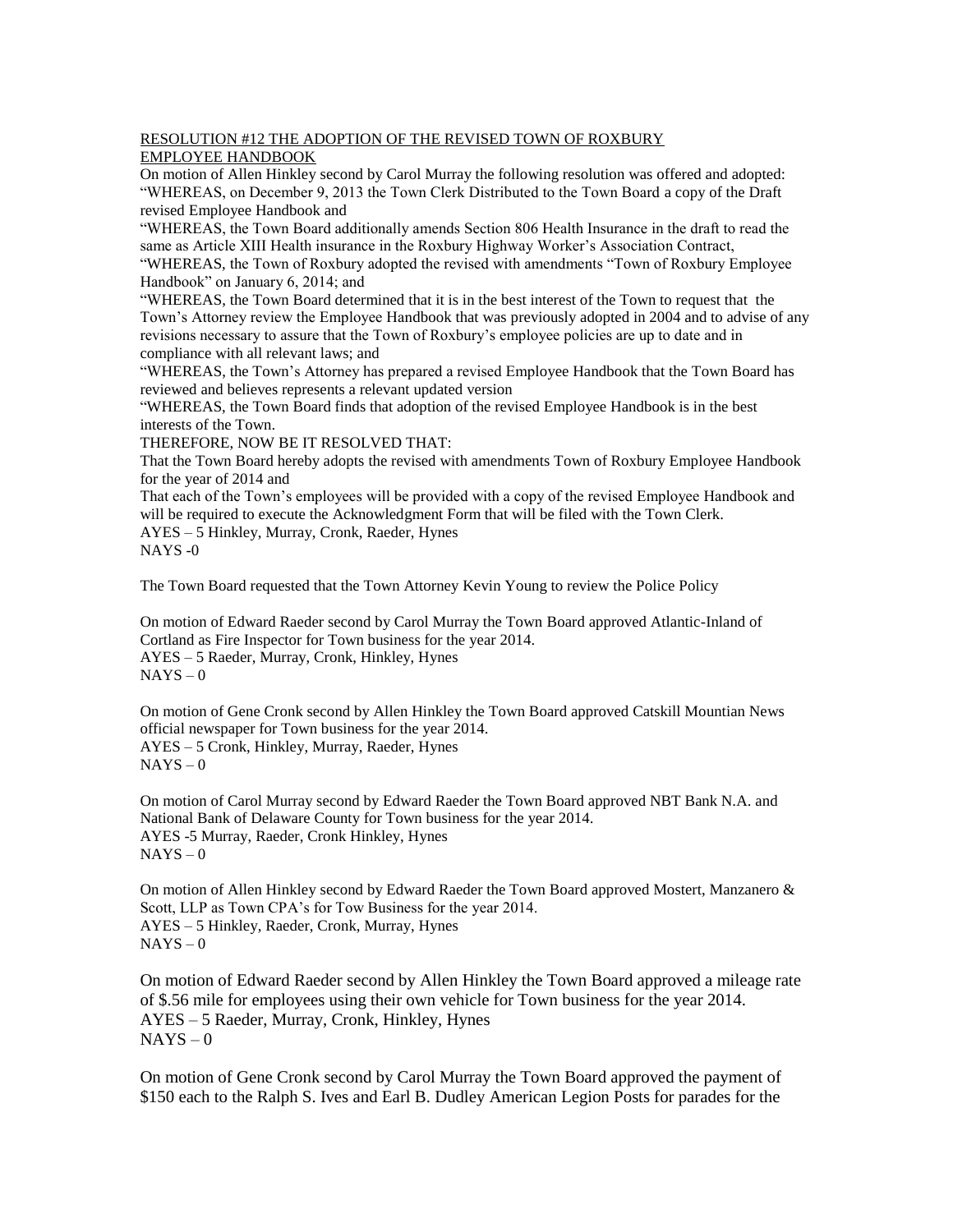year 2014 as approved in the budget. AYES – Cronk, Murray, Hinkley, Raeder, Hynes  $NAYS - 0$ 

On motion of Edward Raeder second by Carol Murray the Town Board approved payment of \$300 rent to the Roxbury Fire District as a polling site for the year 2014 as approved in the budget.

AYES – 4 Raeder, Murray, Cronk, Hynes  $NAYS - 0$ ABSTAIN – 1 Hinkley

On motion of Carol Murray second by Edward Raeder the Town Board approved the payment of \$11,000 to the Roxbury Library for the year 2014 as approved in the budget. AYES – 5 Murray, Raeder, Cronk, Hinkley, Hynes  $NAYS - 0$ 

On motion of Gene Cronk second by Edward Raeder the Town Board approved the payment of \$150.00 each to Roxbury & Grand Gorge Senior Clubs for the year 2014 as approved in the budget.

AYES – 5 Cronk, Raeder, Hinkley, Murray, Hynes NAYS - 0

On motion of Carol Murray second by Edward Raeder the Town Board approved the Town Clerk's monthly report for December 2013 in the amount of \$1,104.15 (Town Clerk \$454.15 and Building Permits \$650.00)

AYES – 5 Murray, Raeder, Hinkley, Cronk, Hynes  $NAYS - 0$ 

On motion of Allen Hinkley second by Gene Cronk the Town Board approved the Supervisor's monthly report for November 2013.

AYES – 5 Hinkley, Cronk, Murray, Raeder, Hynes  $NAYS - 0$ 

On motion of Edward Raeder second by Gene Cronk the Town Board approved the Assessor's monthly report for December 2013.

AYES – 5 Raeder, Cronk, Hinkley, Murray, Hynes  $NAYS - 0$ 

On motion of Carol Murray second by Edward Raeder the Town Board approved the Justice monthly report for November 2013 in the amount of \$5,091.00 AYES – 5 Murray, Raeder, Cronk, Hinkley, Hynes  $NAYS - 0$ 

On motion of Edward Raeder second by Allen Hinkley the Town Board approved the monthly water receipts for December 2013 (Denver \$152.30, Grand Gorge \$449.33, Roxbury \$96.69) AYES -5 Raeder, Hinkley, Cronk, Murray, Hynes NAYS - 0

On motion of Edward Raeder second by Allen Hinkley the Town Board approved the contract and payment of \$3,500 to Delaware County Planning Dept. for services in the year 2014. AYES – 5 Raeder, Hinkley, Cronk, Murray, Hynes  $NAYS - 0$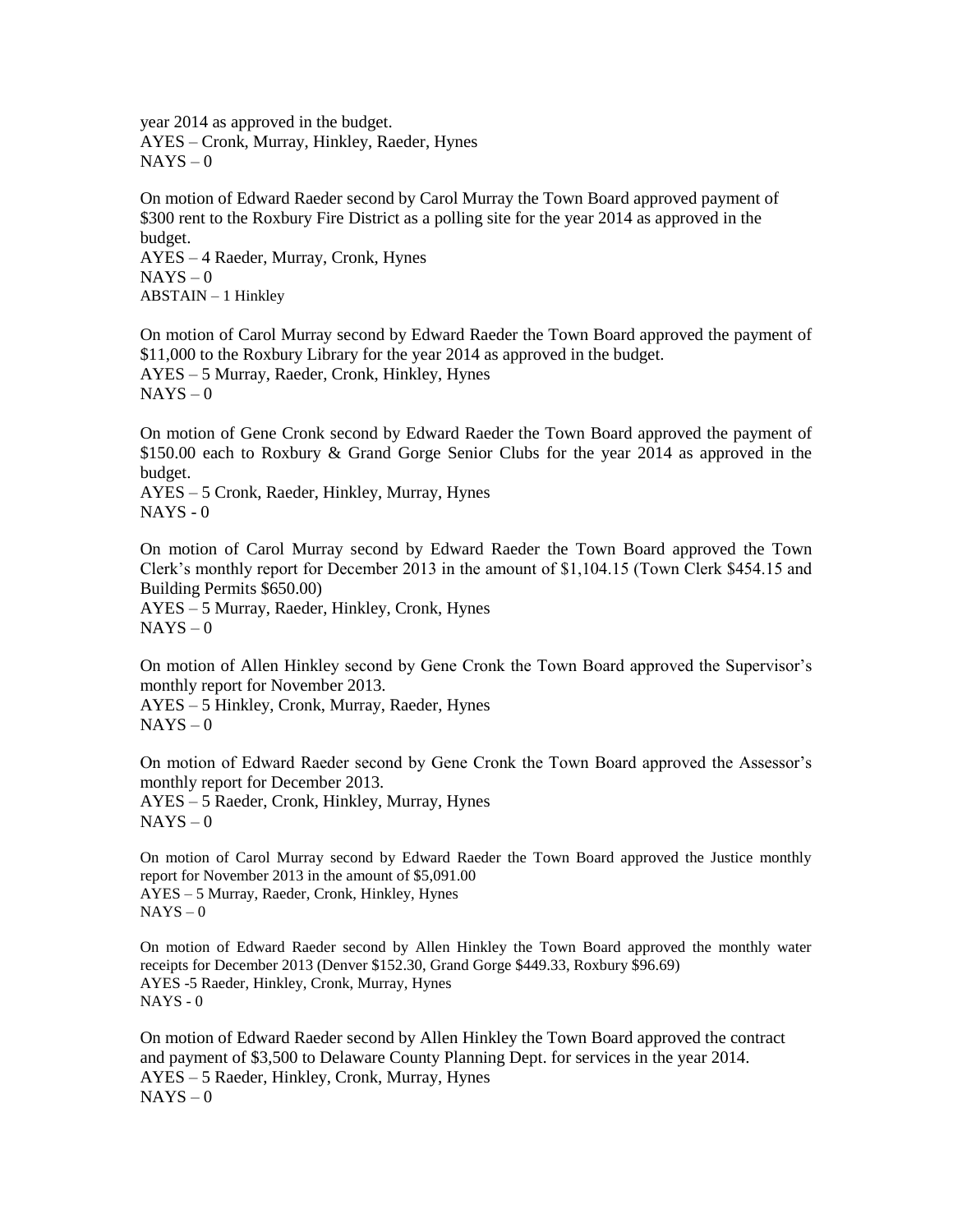On motion of Allen Hinkley second by Gene Cronk the Town Board approved the re-appointment of Phil Lenihan to the Historic Commission 1/1/14 – 12/31/16. AYES – 5 Hinkley, Cronk, Murray, Raeder, Hynes  $NAYS - 0$ 

## RESOLUTION #13 APPOINTMENT OF COMMUNITY RESOURCE CLERK

"WHEREAS, Carolynn J Faraci currently holds the part-time positions with the Town as Bookkeeper, Deputy Town Clerk #1, Budget Officer and Deputy Registrar; and WHEREAS, The Town Board appoints Carolynn J Faraci as Community Resource Clerk @ \$12.00 per hour; Now, therefore be it Resolved with the additional appointment as Community Resource Clerk the Town Board deems her to be a full time employee with benefits On motion of Gene Cronk second by Allen Hinkley the Town Board approved the appointment of Carolynn J Faraci to Community Resources Clerk 1/1/14 – 12/31/14. AYES – 5 Cronk, Hinkley, Murray, Raeder, Hynes  $NAYS - 0$ 

The Town Clerk distributed the 2013 open building permit list to the Town Board and a copy of the 2013 building permit summary and revenues.

The Town Clerk distributed the 2013 list of highway equipment to the Town Board.

The Town Clerk distributed the 2013 Annual Report of Town Clerk's receipts/disbursement to the Town Board.

Supervisor Hynes requested and Executive Session on motion of Gene Cronk second by Edward Raeder the Town Board went into Executive session to discuss the Building Inspector Employment Agreement at 8:25 pm.

Present in Executive session; Thomas Hynes-Supervisor, Carol Murray-Councilwoman, Edward Raeder-Councilman, Gene Cronk-Councilman, Allen Hinkley-Councilman, & Kevin Young-Town Attorney. The Deputy Town Clerk was not invited into Executive session.

# RESOLUTION #14 IN CONNECTION WITH THE EXECUTION OF THE CONSULTANT CONTRACT FOR CODE ENFORCEMENT OFFICE SERVICES

## TO BE PERFORMED BY WILLIAM WALCUTT

On motion by Allen Hinkley second by Gene Cronk the following resolution was offered and adopted: "WHEREAS, in January of 2012, the Town of Roxbury entered into an Employment Contract with William Walcutt for the position of Code Enforcement Officer ("CEO") for the Town; and

"WHREAS, as the date of this Town Board meeting, the Town Board has determined that it is in the best interest of the Town to continue to maintain William Walcutt in the position of CEO as a Town Employee until January 31, 2014 and, thereafter, to offer William Walcutt the position of CEO as a Consultant, rather than an Employee, effective February 1, 2014; and

"WHEREAS, since the office of the Building Inspector is a highly visible aspect of local government in which conduct and consistency are extremely important, William Walcutt, as Consultant CEO will continue to be required to comply with the Town's Employee Handbook on Code of Ethics; and

"WHEREAS, the Town Board has directed the Town Attorney to prepare a Consulting Agreement subject to the approval of the Town Board and William Walcutt; and

"WHEREAS, this Resolution was discussed and passed in Executive Session because it is a personnel issue; and

THEREFORE, NOW BE IT RESOLVED THAT:

That the Town Board hereby directs the Town Attorney to prepare a Consulting Agreement for the Town Board and William Walcutt to review and execute upon mutual approval of the agreement.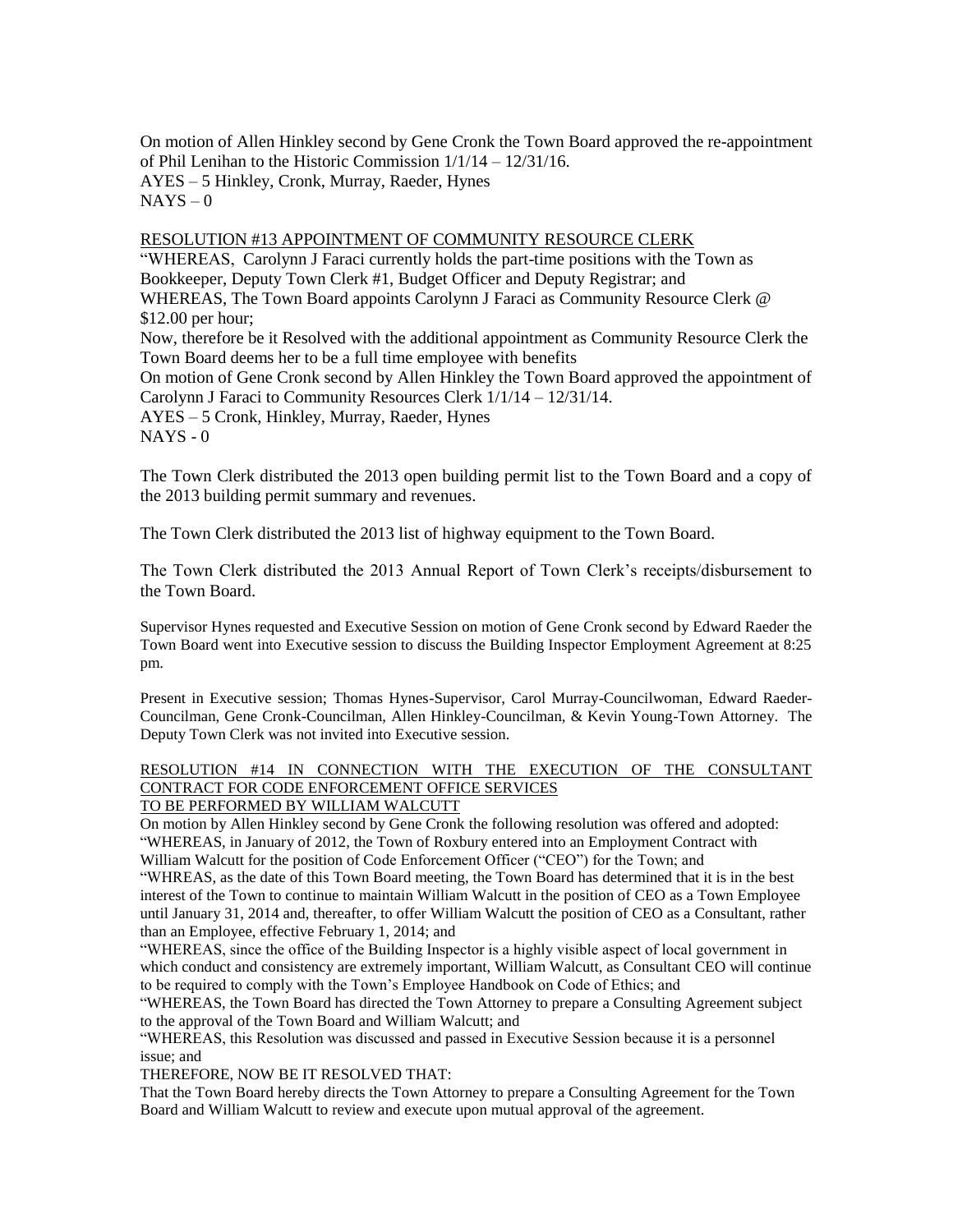That the town board hereby appoints William Walcott as code enforcement officer subject to the conditions set forth in this resolution AYES - 4 Cronk, Hinkley, Murray, Raeder NAYS -1 Hynes

On motion by Edward Raeder second by Carol Murray meeting call back to order at 9:15 pm from Executive session. AYES-5 Raeder, Murray, Cronk, Hinkley, Hynes

NAYS -0

 On motion of Edward Raeder second by Carol Murray the bills were audited and ordered paid in the following amounts:

| General $#1-18$       | \$13,904.81  | Roxbury Sewer #1-2              | \$17,601.26 |
|-----------------------|--------------|---------------------------------|-------------|
| Highway #1-9          | \$118,241.75 | Denver Sewer #1-2               | \$651.57    |
| Roxbury Water #1-2    | \$1,951.30   | Capital Projects:               | \$23,120.00 |
| Grand Gorge Water #1- | \$2,158.67   | Special<br>Light<br>Districts#1 | \$27.07     |
| Denver Water #1       | \$281.05     |                                 |             |

AYES – 5 Raeder, Murray, Cronk, Hinkley, Hynes  $NAYS - 0$ 

\_\_\_\_\_\_\_\_\_\_\_\_\_\_\_\_\_\_\_\_\_\_\_\_\_\_\_\_\_\_\_\_\_\_\_\_\_\_\_\_\_\_\_\_\_\_\_

On motion of Edward Raeder second by Carol Murray the meeting adjourned at 9:26 pm. AYES- 5 Raeder, Murray, Cronk, Hinkley, Hynes  $NAYS - 0$ 

THIS IS A TRUE COPY

Carolynn J Faraci, Deputy Town Clerk Thomas S. Hynes, Supervisor Gene Cronk, Councilman Edward Raeder, Councilman Allen Hinkley, Councilman Carol Murray, Councilwoman

\*\*\*\*\*\*\*\*\*\*\*\*\*\*\*\*\*\*\*\*\*\*\*\*\*\*\*\*\*\*\*\*\*\*\*\*\*\*\*\*\*\*\*\*